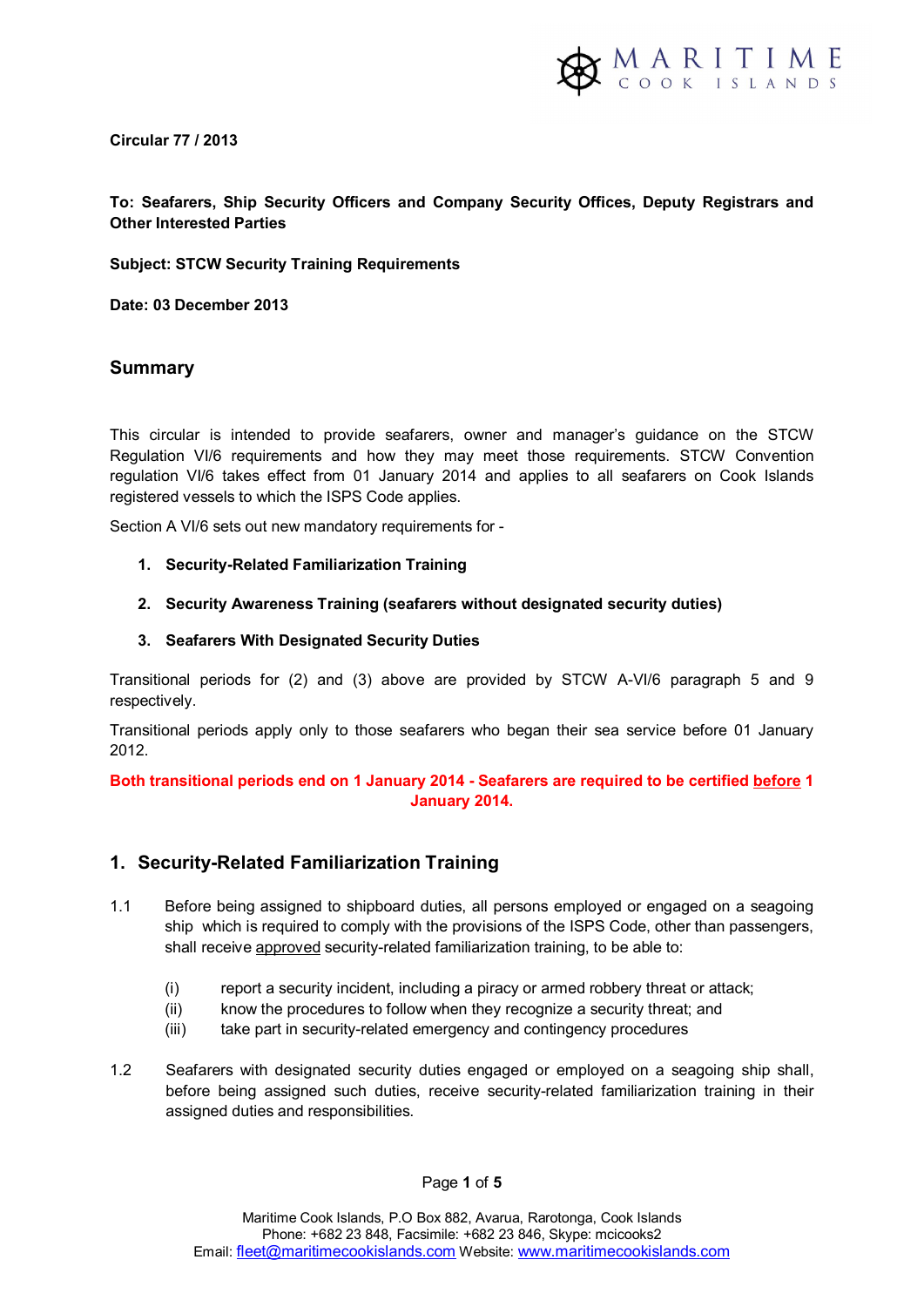

- 1.3 The security-related familiarization training shall be conducted by the ship security officer or an equally qualified person.
- 1.4 Training requirements of VI/5 STCW for ship Security Officers remains unchanged.
- 1.5 **The word "approved" shall mean**, that Cook Islands flagged Ships' Ship Security Plan (SSP) shall include in its section that relates to 9.4.9 of the ISPS Code *"procedures for training, drills and exercises with the plan*" the following, or similar:

*"All persons employed or engaged on the ship shall receive training enabling them to:* 

- *(i) report a security incident, including a piracy or armed robbery threat or attack;*
- *(ii) know the procedures to follow when they recognize a security threat; and*
- *(iii) take part in security-related emergency and contingency procedures."*
- 1.6 Documentary evidence must be kept by the ship in order to establish that training has been completed; it is recommended that the same method of recording safety familiarization training is used to record security-related familiarization training.
- 1.7 If the SSP has not yet been amended to incorporate security familiarization, as an interim provision Maritime Cook Islands requires that a circular is issued by the CSO to CI flagged vessels immediately notifying them of the requirements of this circular.
- 1.8 At the soonest available opportunity the amended SSP must be submitted to the vessels Deputy Registrar for approval. The front cover of the plan is to be signed and stamped by the Deputy Registrar and a copy of that signed and dated cover to be forwarded to Head Office.

#### **2. Security Awareness Training** *(seafarers without designated security duties)*

- 2.1Seafarers employed or engaged in any capacity on board a ship which is required to comply with the provisions of the ISPS Code, as part of the ship's complement without designated security duties shall (Section A-VI/6 paragraph 4), before being assigned to any shipboard duties shall –
	- (i) receive appropriate approved training or instruction in security awareness as set out in table A-VI/6-1 ;
	- (ii) be required to provide evidence of having achieved the required standard of competence to understand the tasks, duties and responsibilities listed in column 1 of table A-VI/6-1; namely -
		- (a) by demonstration of Competence in accordance with the methods and the criteria for evaluation as per column 2 & 3 of table A-VI/6-1 **and**
		- (b) by examination or continuous assessment as part of an approved training programme in the subjects listed in column 2 of table A-VI/6-1
- 2.2 On completion of this training a seafarer must be able to:
	- (i) Contribute to the enhancement of maritime security through heightened awareness;
	- (ii) Recognise security threats; and
	- (iii) Understand the need for, and methods of, maintaining security awareness and vigilance.

Page **2** of **5**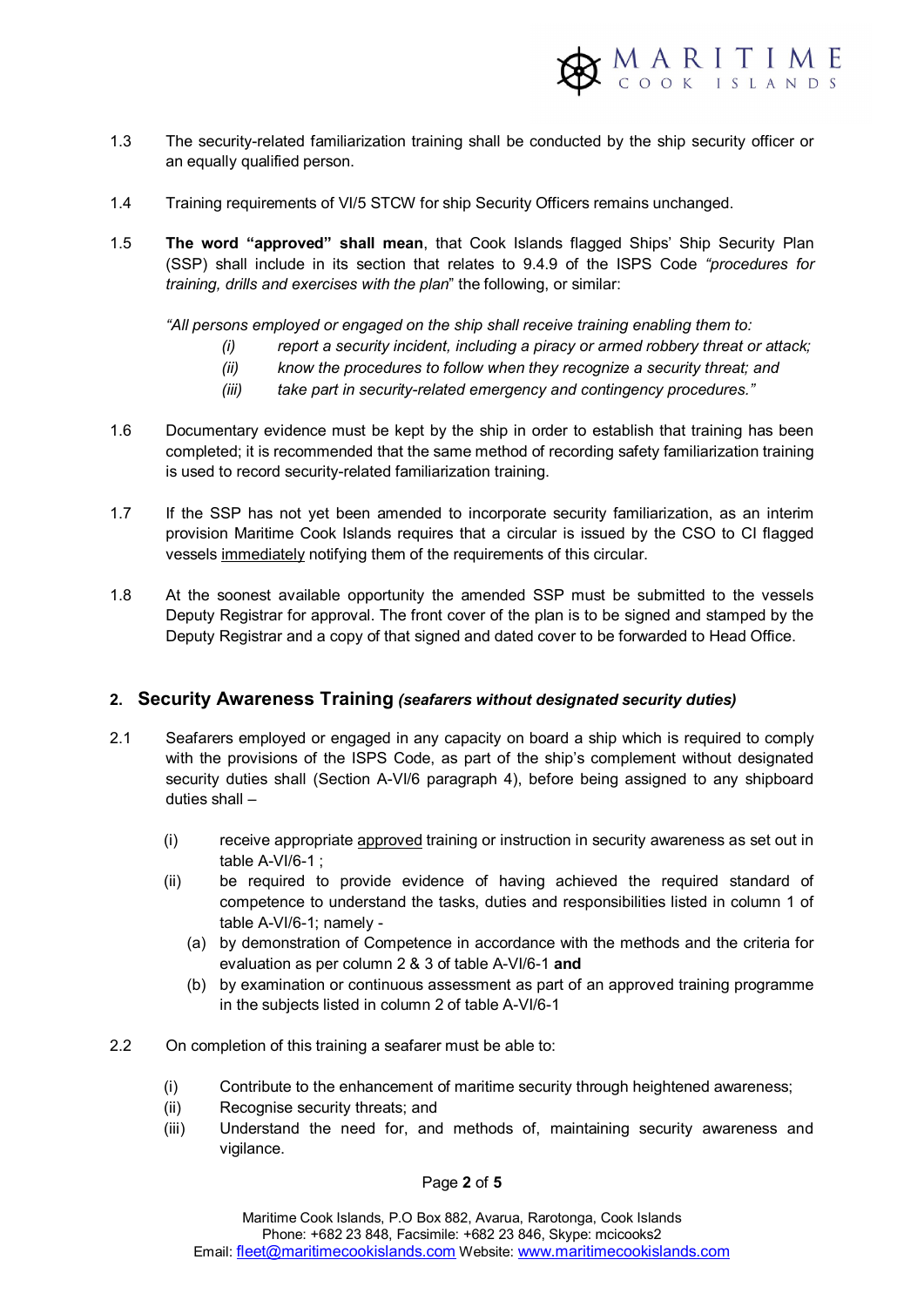

#### **2.3 Transitional Period: Seafarers who commenced sea going service before 1 January 2012**

The transitional period expires on **01 January 2014** to seafarers who meet one of the following requirements:

- (i) having approved seagoing service as shipboard personnel for a period of at least 6 months in total during the preceding 3 years; or
- (ii) having performed security functions considered to be equivalent to the seagoing service required by (i) ; or
- (iii) passing an approved test; or
- (iv) successfully completing approved training

## **2.4 Application for Maritime Cook Islands Certificate of Proficiency in Security Awareness training – Coming into force on 1 January 2014**

- 2.4.1 Seafarers working on board Cook Island flagged ships may make an application to Maritime Cook Islands STCW Officer or a Maritime Cook Island appointed Deputy Register for the issuance of Certificate of Security Awareness Training.
- 2.4.2 The seafarer must complete the application form (attached below) and submit with the following supporting documents -
	- 2.4.2.1 A declaration issued by the Ship Security Officer / Company Security officer of a Cook Islands Registered vessel, stating the Seafarer has received appropriate approved training or instruction in security awareness as set out in table A-VI/6-1; In particular that the seafarer has -
		- .1 achieved the required standard of competence to undertake the tasks, duties and responsibilities listed in column 1 of table A-VI/6-1:
		- .2 demonstrated competence, in accordance with the methods and the criteria for evaluating competence tabulated in columns 3 and 4 of table A-VI/6-1; and
		- .3 examination or ongoing continuous assessment of the, training programme which specifies the subjects listed in column 2 of table A-VI/6-1.

Documentary evidence of the above items (.1 - .3) should be attached to the declaration; i.e. Copy of procedure from the Ship Security Plan or other documented evidence that training and assessment have been satisfactorily carried out and achieved by the applicant.

2.4.2.2 Copy of the seafarers passport 2.4.2.3 Copy of a current passport photo

For further information refer to the application form attached.

Page **3** of **5**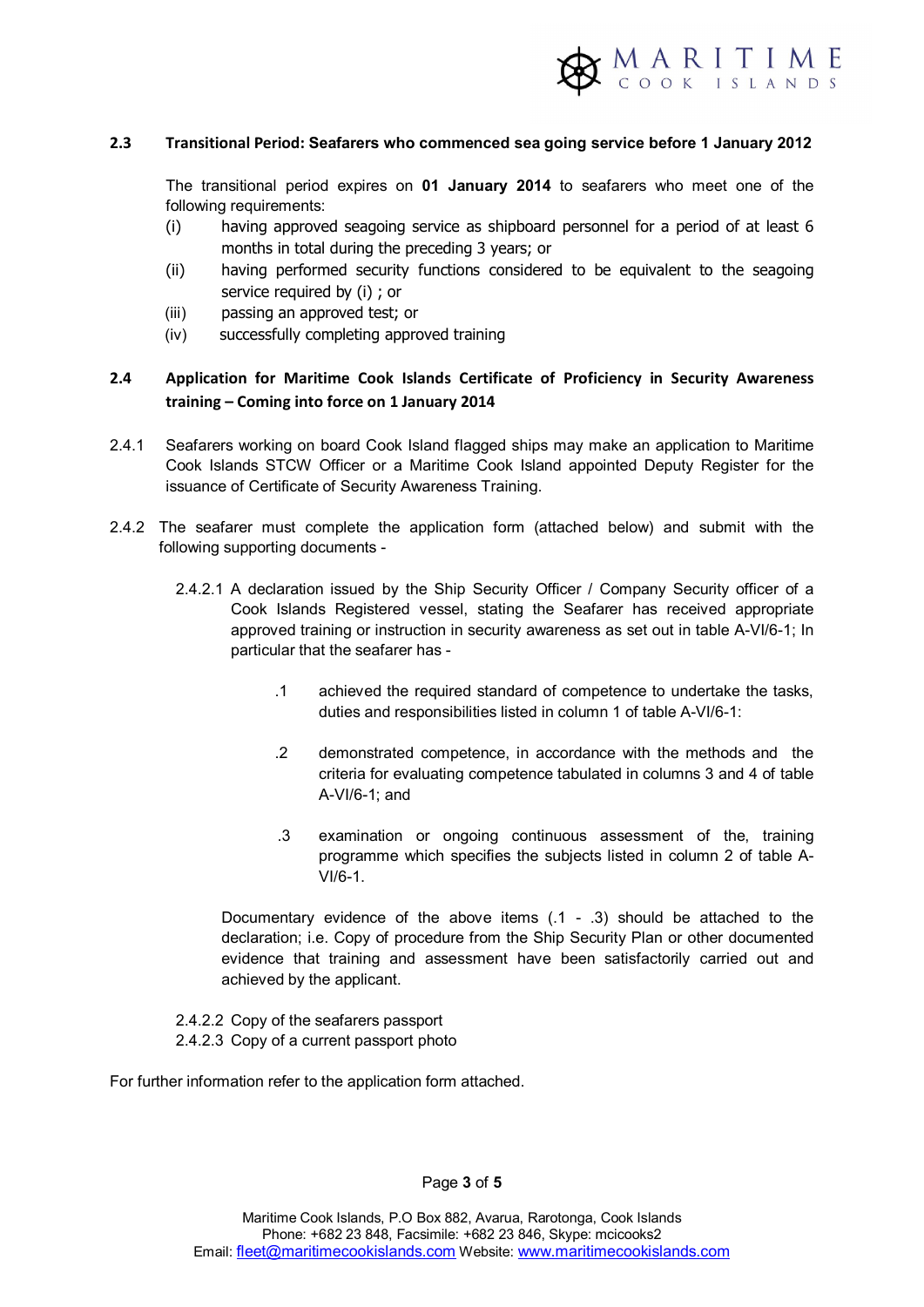

#### **2.6 Security Awareness Training Certificate of Proficiency from an Approved Training Centre**

- 2.6.1Cook Islands will also accept documentary evidence that the seafarer has completed a training course at a Training Centre which has been approved by Cook Islands or a Party to STCW that appears on the STCW white list.
- 2.6.2 A list of STCW State Parties that appear on the STCW white list, is available from the International Maritime Organisation website.

## **3. Seafarers with Designated Security Duties**

- 3.1In accordance with A VI/6 paragraphs 6-8 every seafarer who is designated to perform security duties including anti-piracy, anti-armed-robbery related activities shall be required:
	- (i) to demonstrate competence to undertake tasks, duties and responsibilities listed in column 1 of table A-VI/6-2
	- (ii) the level of knowledge of the subjects in column 2 table A-VI/6-2 shall be sufficient to enable every candidate to perform on board security duties, including anti-piracy, antiarmed-robbery related activities
	- (iii) Every candidate shall provide evidence of having achieved the required standard of competence through :
		- (a) by demonstration of Competence in accordance with the methods and the criteria for evaluation as per column 3 & 4 of table A-VI/6-2 **and**
		- (b) by examination or continuous assessment as part of an approved training programme in the subjects listed in column 2 of table A-VI/6-2
- 3.1 On completion of this training a seafarer will at least be able to:
	- (i) Maintain the conditions set out in a ship security plan
	- (ii) Recognition of security risks and threats
	- (iii) Undertake regular security inspections of the ship
	- (iv) Proper usage of security equipment and systems, if any

## **3.3 Transitional Period For seafarers who commenced sea going service before 1 January 2012 and until 1-1-2014**

- 3.3.1 This period will expire 01 January 2014 to seafarers who meet one of the following requirements:
	- (i) having approved seagoing service as shipboard personnel with designated security duties for a period of at least six months in total during the preceding three years; or
	- (ii) having performed security functions considered to be equivalent to the seagoing service required by (i) ; or
	- (iii) passing an approved test; or
	- (iv) successfully completing approved training

Page **4** of **5**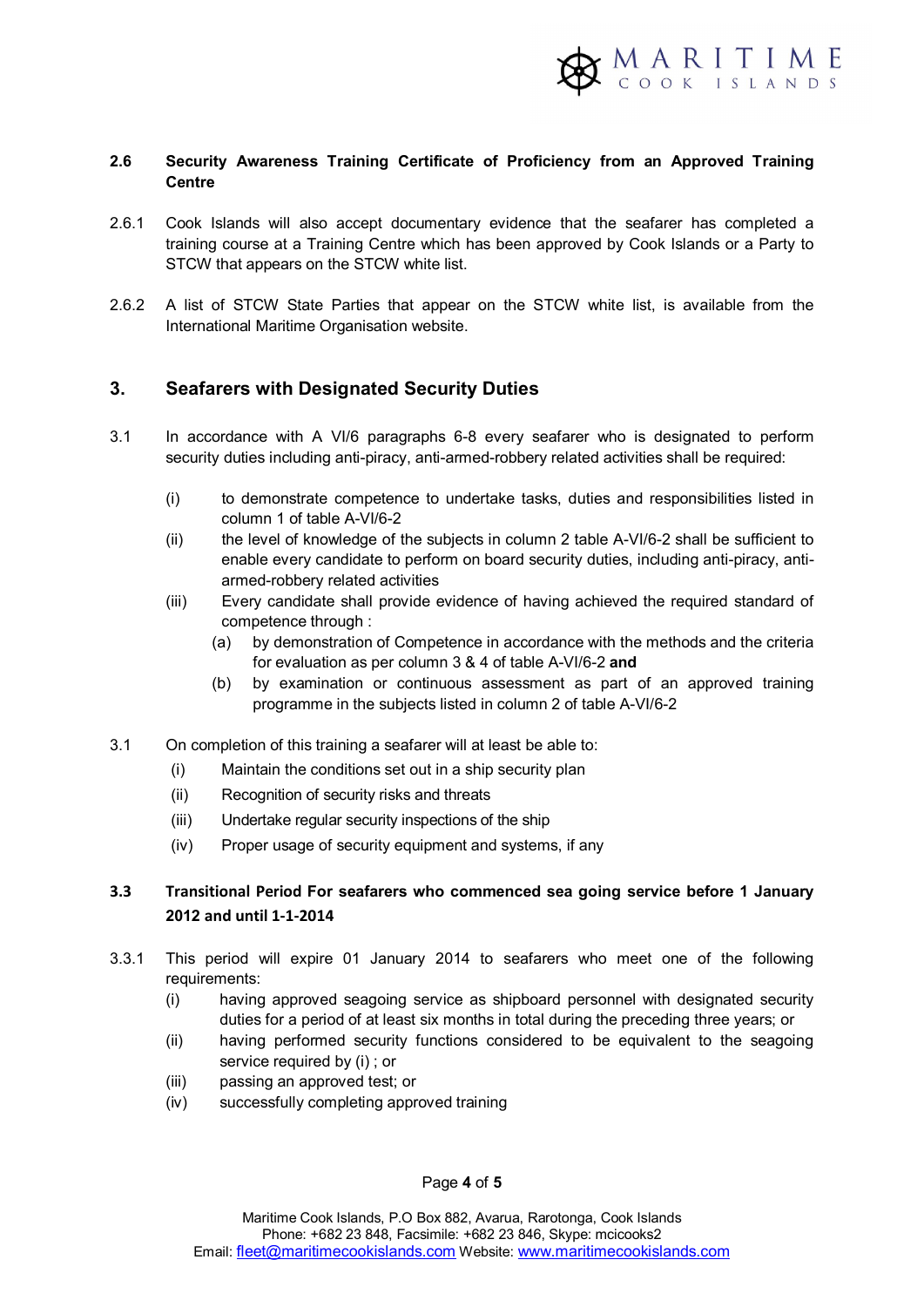

#### **3.4 Application for a Cook Island Certificate of Proficiency for Seafarers with Designated Security Duties.**

- 3.4.1Seafarers working on board Cook Island flagged ships designated to perform security dirties including, anti-piracy and anti-armed-robbery-related activities, may make an application to Maritime Cook Islands STCW Officer or a Maritime Cook Island appointed Deputy Register for the issuance of a Certificate of Proficiency in Security Duties Training.
- 3.4.2 The seafarer must complete the application form (attached) and submit with the following supporting documents:
	- 3.4.2.1 A declaration issued by the Ship Security Officer / Company Security Officer of a Cook Islands Registered vessel, stating that the Seafarer has satisfied the requirements of STCW A-VI/6 paragraphs 6-8; In particular that s/he has competence through -
		- .1 demonstration of competence to undertake the tasks, duties and responsibilities listed in column 1 of table A-VI/6-2, in accordance with the methods for demonstrating competence and the criteria for evaluating competence tabulated in columns 3 and 4 of that table; and
		- .2 Examination or continuous assessment as part of an approved training programme covering the material set out in column 2 of table A-VI/6-2

Documentary evidence of the above items (3.4.1 (i) and (ii)) should be attached to the declaration; i.e. Copy of procedure from the Ship Security Plan or other documented evidence that training and assessment have been satisfactorily carried out and achieved by the applicant

3.4.2.2 Copy of the seafarers passport 3.4.2.3 Copy of a current passport photo

## **3.5 Certificate of Proficiency for Seafarers with Designated Security Duties from Approved Training Centre**

- 3.5.1 Cook Islands will also accept documentary evidence that the seafarer has completed a training course at a Training Centre which has been approved by Cook Islands or a Party to STCW that appears on the STCW white list.
- 3.5.2 A list of STCW Party States that appear on the STCW white list is. available from the International Maritime Organisation website.

**For further information or clarification please contact the Registrar of Ships, a Deputy Registrar or Fleet Manager at Maritime Cook Islands; alternatively you may contact Maritime Cook Islands Head Office at +682 23848 Phone, +682 23846 Fax, fleet@maritimecookislands.com**

**Please ensure this has been forwarded to interested parties.** 

Page **5** of **5**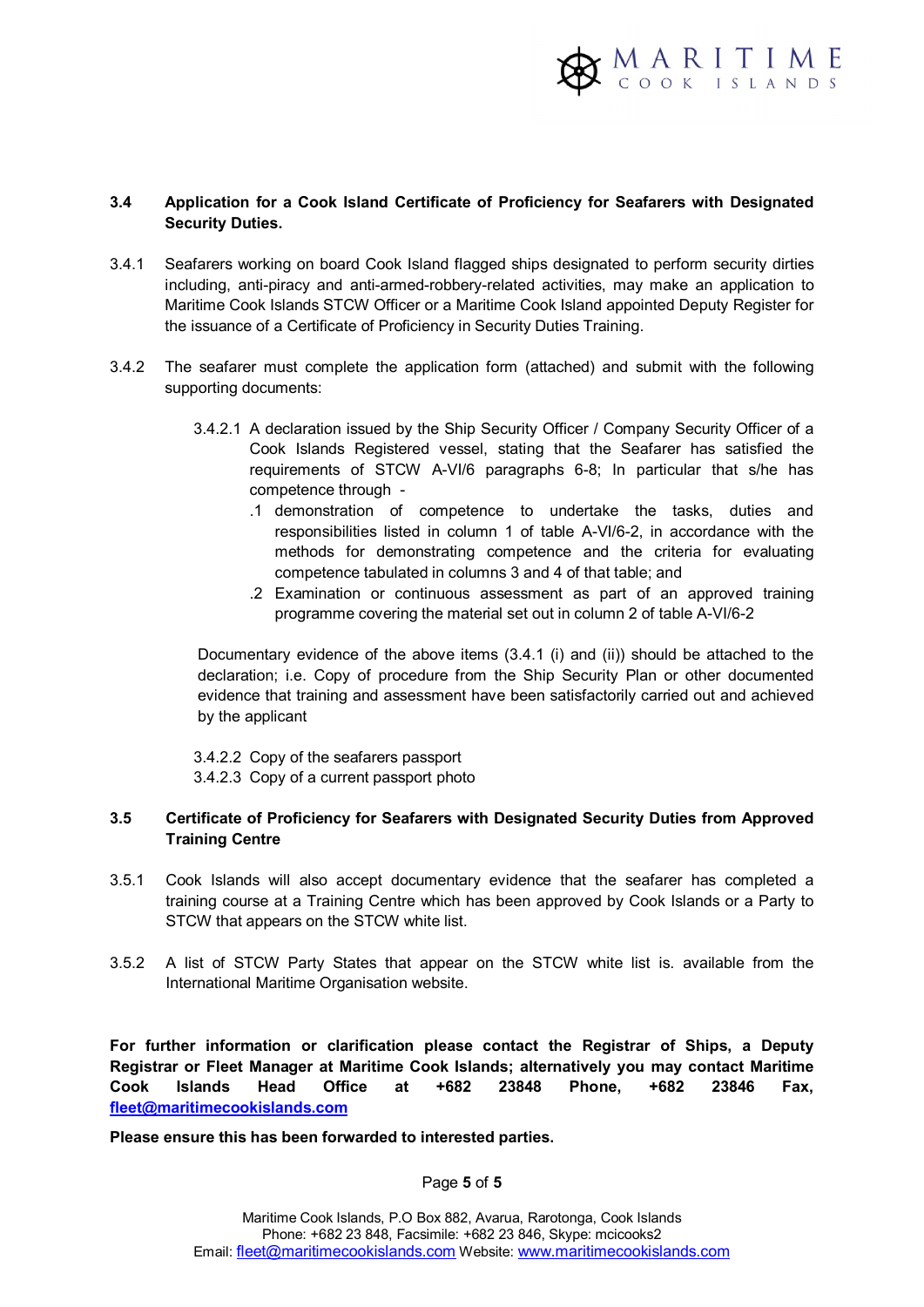

# **COOK ISLANDS APPLICATION FOR CERTIFICATE OF PROFICIENCY TRAINING STCW A-VI/6**

## **All exisiting Seafarers must be in compliance with the new requirements of STCW A-VI/6 Before 1 January 2014**

## **Vessel Particulars**

| Name of<br>Vessel | <b>IMO</b> number | Official Number |
|-------------------|-------------------|-----------------|
|                   |                   |                 |

#### **Applicant Particulars**

| Surname                |                                  |  |
|------------------------|----------------------------------|--|
| <b>First Names</b>     |                                  |  |
| <b>Passport Number</b> | Date of Birth $\frac{dd}{m}$ yy) |  |
| Capacity on board      | Date of joining vessel           |  |

#### **Ship Security Officer / Company Secuirty Officer Particulars (details of the person providing the declaration)**

| Company Name       |  |  |  |
|--------------------|--|--|--|
| Company IMO        |  |  |  |
| Company Adress     |  |  |  |
| Surname            |  |  |  |
| <b>First Names</b> |  |  |  |
| Contact number     |  |  |  |
|                    |  |  |  |

#### **This is an application for**

| $A:$ Certificate of Proficiency of Security Awareness Training : <i>(complete SECTION A)</i>      |  |
|---------------------------------------------------------------------------------------------------|--|
| <b>B:</b> Certificate of Proficiency of Security Designated Duties Training: (complete SECTION B) |  |

## **SECTION A**

#### **CERTIFICATE OF PROFICIENCY IN SECURITY AWARENESS TRAINING In accordance with STCW Table A-VI/6-1(below)**

|              | Attach to this application form the following                                                                                                                                                                                                                                                       | <b>Attached</b> |
|--------------|-----------------------------------------------------------------------------------------------------------------------------------------------------------------------------------------------------------------------------------------------------------------------------------------------------|-----------------|
| 1            | A declaration issued by the Ship Security Officer / Company Security officer of a<br>Cook Islands Registered vessel, stating the Seafarer has received appropriate<br>approved training or instruction in security awareness as set out in table A-VI/6-1; In<br>particular that the seafarer has - |                 |
| 1.1          | achieved the required standard of competence to undertake the tasks, duties and<br>responsibilities listed in column 1 of table A-VI/6-1:                                                                                                                                                           |                 |
| 1.2          | demonstrated competence, in accordance with the methods and the criteria for<br>evaluating competence tabulated in columns 3 and 4 of table A-VI/6-1; and                                                                                                                                           |                 |
| 1.3          | completed training, and proved competent in the requirements in accordance with<br>table A-VI/6-1 (see below);                                                                                                                                                                                      |                 |
| $\mathbf{2}$ | Documentary evidence of the above items $(1.1 - 1.3)$ should be attached to the<br>declaration;<br>i.e. Copy of procedure/s from the Ship Security Plan or other documented evidence<br>that training and assessment have been satisfactorily carried out and achieved by the<br>applicant          |                 |
| 3            | Copy of the seafarers passport                                                                                                                                                                                                                                                                      |                 |
| 4            | Copy of a current passport photo                                                                                                                                                                                                                                                                    |                 |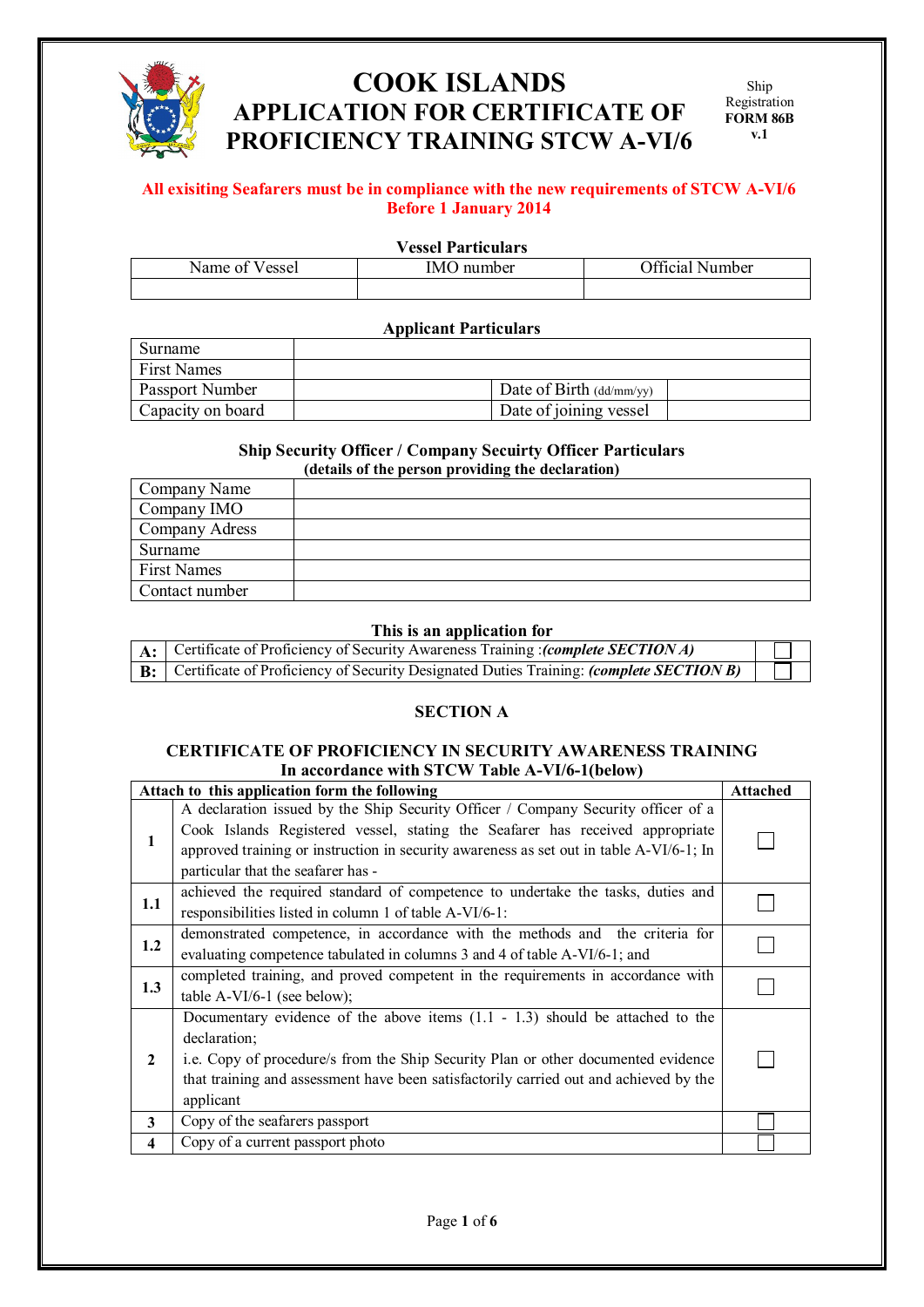#### **CERTIFICATE OF PROFICIENCY IN DESIGNATED SECURITY DUTIES TRAINING In accordance with STCW Table A-VI/6-2(below)**

|                  | Attach to this application form the following                                                                                                                                                                                                                                         | <b>Attached</b> |
|------------------|---------------------------------------------------------------------------------------------------------------------------------------------------------------------------------------------------------------------------------------------------------------------------------------|-----------------|
| 1                | A declaration issued by the Ship Security Officer / Company Security Officer of a<br>Cook Islands Registered vessel, stating that the Seafarer has satisfied the<br>requirements of STCW A-VI/6 paragraphs 6-8; In particular competence through -                                    |                 |
| 1.1              | demonstration of competence to undertake the tasks, duties and responsibilities listed<br>in column 1 of table A-VI/6-2, in accordance with the methods for demonstrating<br>competence and the criteria for evaluating competence tabulated in columns 3 and 4<br>of that table; and |                 |
| 1.2              | Examination or continuous assessment as part of an approved training programme<br>covering the material set out in column 2 of table A-VI/6-2.                                                                                                                                        |                 |
| $\overline{2}$ . | Documentary evidence of the above items (1.1 and 1.2) must be attached to the<br>declaration; i.e. Copy of procedure/s from the Ship Security Plan or other<br>documented evidence that training and assessment have been satisfactorily carried<br>out and achieved by the applicant |                 |
| 3.               | Copy of the seafarers passport                                                                                                                                                                                                                                                        |                 |
| 4.               | Copy of a current passport photo                                                                                                                                                                                                                                                      |                 |

Completed application with supporting documents may be submitted to the STCW Officer at  $stcw@martimecookislands.com$ ; alternatively an application may be submitted to the Deputy Registrar of the vessel; a list of deputy registrars and their contacts can be found on the Maritime Cook Islands website.

A fee of \$150USD (excluding postage / printing) shall be paid to Maritime Cook Islands either through the Maritime Cook Islands online payment link or by arrangement with the STCW Officer or the Deputy Registrar.

**For further information or clarification please contact the STCW Officer at stcw@maritimecookislands.com, or a Deputy Registrar – contact information available from the MCI website; alternatively you may contact Maritime Cook Islands Head Office at +682 23848 Phone, +682 23846 Fax, fleet@maritimecookislands.com**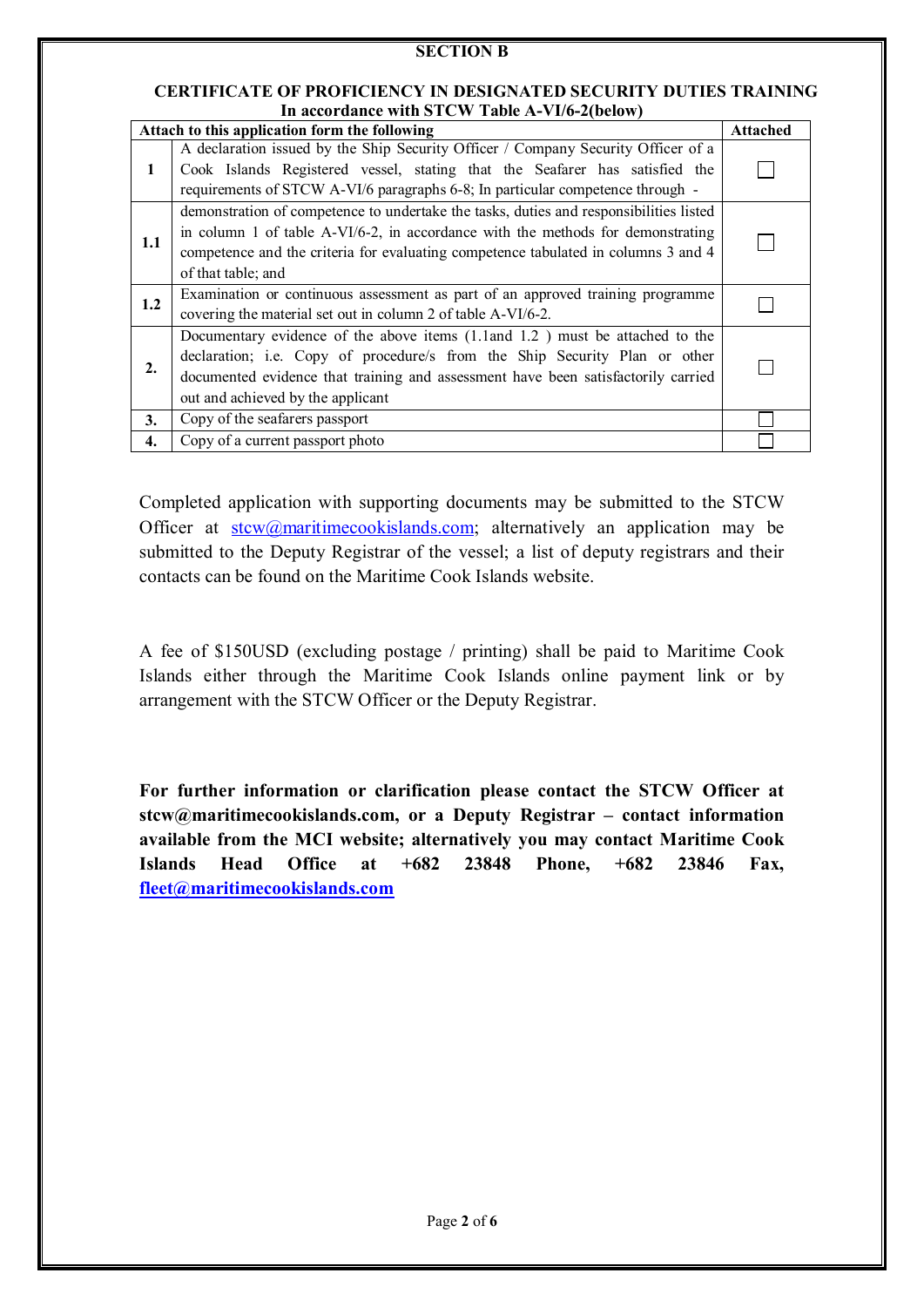# *Table A-VI/6-1*  **Specification of minimum standard of competence in security awareness**

| Column 1                                                                                                    | Column <sub>2</sub>                                                                                                                                                                                                                                                                                                                                                                                                                                                                                                                    | Column 3                                                                                                                  | Column 4                                                                                    |
|-------------------------------------------------------------------------------------------------------------|----------------------------------------------------------------------------------------------------------------------------------------------------------------------------------------------------------------------------------------------------------------------------------------------------------------------------------------------------------------------------------------------------------------------------------------------------------------------------------------------------------------------------------------|---------------------------------------------------------------------------------------------------------------------------|---------------------------------------------------------------------------------------------|
| Competence                                                                                                  | Knowledge, understanding and<br>proficiency                                                                                                                                                                                                                                                                                                                                                                                                                                                                                            | <b>Methods</b> for<br>demonstrating<br>competence                                                                         | Criteria for<br>evaluating<br>competence                                                    |
| Contribute to the<br>enhancement of<br>maritime<br>security through<br>heightened<br>awareness              | Basic working knowledge of maritime security terms<br>and definitions, including elements that may relate to<br>piracy and armed robbery<br>Basic knowledge of international maritime<br>security policy and responsibilities of<br>Governments, companies and persons<br>Basic knowledge of maritime security levels and<br>their impact on security measures and procedures<br>aboard ship and in port facilities<br>Basic knowledge of security reporting<br>procedures<br>Basic knowledge of security-related<br>contingency plans | Assessment of<br>evidence<br>obtained from<br>approved<br>instruction or<br>during<br>attendance at an<br>approved course | Requirements<br>relating to<br>enhanced<br>maritime security<br>are correctly<br>identified |
| Recognition of<br>security threats                                                                          | Basic knowledge of techniques used to<br>circumvent security measures<br>Basic knowledge enabling recognition of potential<br>security threats, including elements that may<br>relate to piracy and armed robbery<br>Basic knowledge enabling recognition of<br>weapons, dangerous substances and devices and<br>awareness of the damage they can cause<br>Basic knowledge in handling<br>security-related information and security-related<br>communications                                                                          | Assessment of<br>evidence<br>obtained from<br>approved<br>instruction or<br>during<br>attendance at an<br>approved course | Maritime<br>security<br>threats are<br>correctly<br>identified                              |
| Understanding of<br>the need for and<br>methods of<br>maintaining<br>security<br>awareness and<br>vigilance | Basic knowledge of training, drill and exercise<br>requirements under relevant conventions, codes and<br>IMO circulars, including those relevant for anti-<br>piracy and anti-armed robbery                                                                                                                                                                                                                                                                                                                                            | Assessment of<br>evidence<br>obtained from<br>approved<br>instruction or<br>during<br>attendance at an<br>approved course | Requirements<br>relating to<br>enhanced<br>maritime security<br>are correctly<br>identified |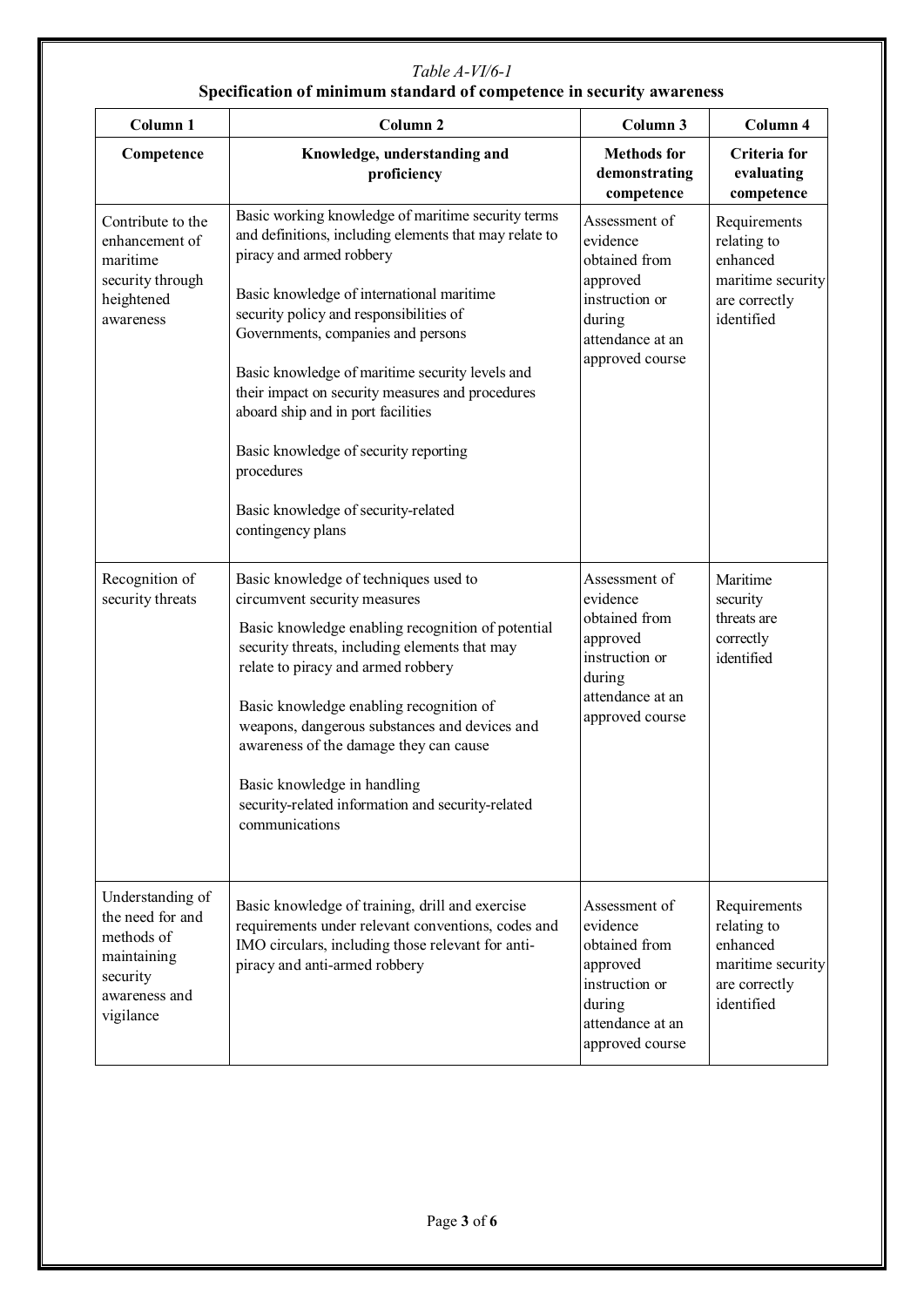## *Table A-VI/6-2*

| Specifications of minimum standard of competence for seafarers with designated |  |
|--------------------------------------------------------------------------------|--|
| security duties                                                                |  |
|                                                                                |  |

| Column <sub>1</sub>                                              | Column <sub>2</sub>                                                                                                                                                                                                                                                                                                                                                                                                                                                                                                                                                                                                                                                                                                                                                                                                                                                                                                                                    | Column 3                                                                                                                  | Column 4                                                                                                                                                                                                                                                                                                                      |
|------------------------------------------------------------------|--------------------------------------------------------------------------------------------------------------------------------------------------------------------------------------------------------------------------------------------------------------------------------------------------------------------------------------------------------------------------------------------------------------------------------------------------------------------------------------------------------------------------------------------------------------------------------------------------------------------------------------------------------------------------------------------------------------------------------------------------------------------------------------------------------------------------------------------------------------------------------------------------------------------------------------------------------|---------------------------------------------------------------------------------------------------------------------------|-------------------------------------------------------------------------------------------------------------------------------------------------------------------------------------------------------------------------------------------------------------------------------------------------------------------------------|
| Competence                                                       | Knowledge,<br>understanding and<br>proficiency                                                                                                                                                                                                                                                                                                                                                                                                                                                                                                                                                                                                                                                                                                                                                                                                                                                                                                         | <b>Methods</b> for<br>demonstrating<br>competence                                                                         | <b>Criteria</b> for<br>evaluating<br>competence                                                                                                                                                                                                                                                                               |
| Maintain the<br>conditions set out<br>in a ship security<br>plan | Working knowledge of<br>maritime security terms<br>and definitions, including<br>elements that may relate<br>to piracy and armed robbery<br>Knowledge of international maritime security<br>policy and responsibilities of<br>Governments, companies and persons, including<br>working knowledge of elements that may relate to<br>piracy and armed robbery<br>Knowledge of maritime security levels and their impact<br>on security measures and procedures aboard ship and in<br>the port facilities<br>Knowledge of security reporting procedures<br>Knowledge of procedures and requirements for drills<br>and exercises under relevant conventions, codes and<br>IMO circulars, including working knowledge of those<br>that may relate to piracy and<br>armed robbery<br>Knowledge of the<br>procedures for conducting inspections and surveys and<br>for the control and monitoring of security activities<br>specified in a ship security plan | Assessment of<br>evidence<br>obtained from<br>approved<br>instruction or<br>during<br>attendance at an<br>approved course | Procedures and<br>actions are in<br>accordance with the<br>principles<br>established by the<br>ISPS Code and the<br>SOLAS, 1974, as<br>amended<br>Legislative<br>requirements<br>relating to security<br>are correctly<br>identified<br>Communications<br>within the area of<br>responsibility are<br>clear and<br>understood |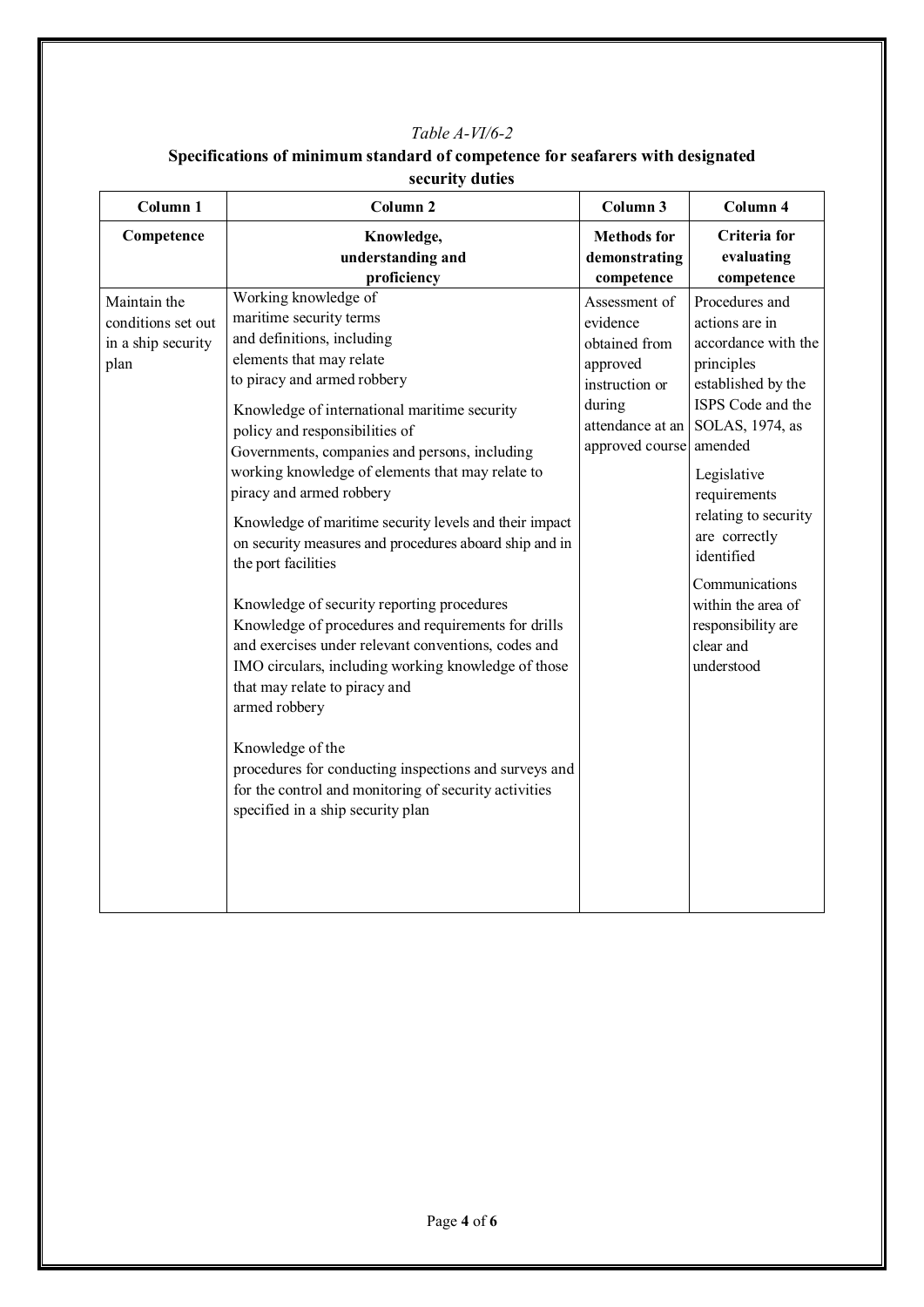| Column <sub>1</sub>                                                               | Column <sub>2</sub>                                                                                                                                                                                                                                                                                                          | Column 3                                                                                            | Column 4                                                                                                                            |
|-----------------------------------------------------------------------------------|------------------------------------------------------------------------------------------------------------------------------------------------------------------------------------------------------------------------------------------------------------------------------------------------------------------------------|-----------------------------------------------------------------------------------------------------|-------------------------------------------------------------------------------------------------------------------------------------|
| Competence                                                                        | Knowledge,<br>understanding and<br>Proficiency                                                                                                                                                                                                                                                                               | <b>Methods</b> for<br>demonstrating<br>competence                                                   | Criteria for<br>evaluating<br>competence                                                                                            |
| Maintain the<br>conditions set<br>forth in a ship<br>security plan<br>(continued) | Knowledge of security-related contingency plans and<br>the procedures for responding to security threats or<br>breaches of security, including provisions for<br>maintaining critical operations of the ship/port<br>interface, and including also working knowledge of<br>those that may relate to piracy and armed robbery |                                                                                                     |                                                                                                                                     |
| Recognition of<br>security risks<br>and threats                                   | Knowledge of security documentation, including the<br>Declaration of Security<br>Knowledge of techniques used to circumvent security<br>measures, including those used by pirates and armed<br>robbers                                                                                                                       | Assessment of<br>evidence<br>obtained from<br>approved<br>instruction or<br>during<br>attendance at | Procedures and<br>actions are in<br>accordance with<br>the principles<br>established by the<br>ISPS Code and the<br>SOLAS, 1974, as |
|                                                                                   | Knowledge enabling recognition of potential security<br>threats<br>Knowledge enabling recognition of weapons,<br>dangerous substances and devices and awareness of the<br>damage they can cause                                                                                                                              | an approved<br>course                                                                               | amended                                                                                                                             |
|                                                                                   | Knowledge of crowd management and control<br>techniques, where appropriate<br>Knowledge in handling security-related<br>information and security-related communications                                                                                                                                                      |                                                                                                     |                                                                                                                                     |

| Column 1                                                    | Column 2                                                                        | Column 3                                          | Column 4                                 |
|-------------------------------------------------------------|---------------------------------------------------------------------------------|---------------------------------------------------|------------------------------------------|
| Competence                                                  | Knowledge,<br>understanding and<br>proficiency                                  | <b>Methods for</b><br>demonstrating<br>competence | Criteria for<br>evaluating<br>competence |
| Recognition of<br>security risks and<br>threats (continued) | Knowledge of the methods for physical searches and<br>non-intrusive inspections |                                                   |                                          |